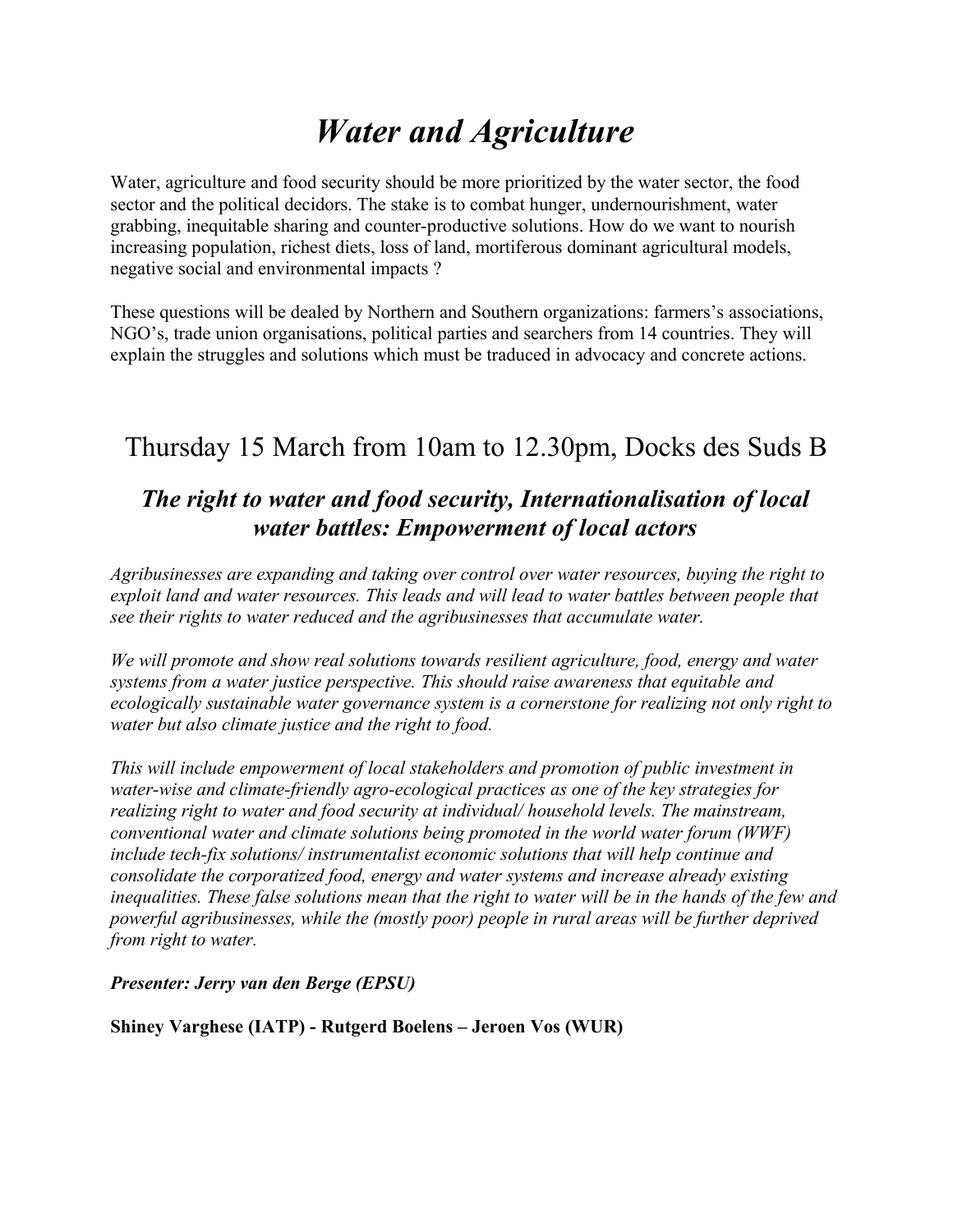# Thursday 15 March from 1pm to 3.30pm, Dock des Suds B

### *Agriculture policy, water use and the sharing of water: Productivityoriented agriculture and the water crisis: The PAC policy and the free market policy with emerging countries*

*While climate change is now significantly altering the water cycle, European agriculture policies remain the same – they are still based on yield. Furthermore it is crucial to examine how water is transported (concept of virtual water), seeing that industrialised countries import water from developing countries and Africa. Many products require large quantities of water, and the imports of these products endanger the ecological balance of these countries. The industrial culture of agrofuel is a telling example. We must work on universalist and ecological protectionism, and be inspired by The Havana Charter that was approved in 1948. This charter was supposed to be the foundation for the ITO, the International Trade Organisation. It is based on based on cooperation among governments, not on competition, the latter being the main principle of the free market-oriented WTO.*

*Presenters: Marie-Lou Benoit (M'PEP) & Via Campesina*

# Friday 16 March from 10am to 12.30pm, Docks des Suds B

### *The right to water and food security, struggles and pleas*

*Water is a common good which is grabbed by other users politically more powerful. How do small farmers face this problem and resist? Who advocate for them? Who help them? What can we do? Political message. Adopt a rights-based approach in national and regional water, agriculture, climate policies, that support agro-ecological practices. Safeguard women's human rights and recognize women's involvement in farming. Ensure the voices of smallholders and indigenous groups are central to policy reform. Implications for the food and water security of vulnerable groups must be part of any global, regional and national solutions for food and water security.*

#### *Presenter: Hatim Issoufaly (CCFD)*

**Alou Hamadoun CISSE - Arze GLIPO - Ernesto Chura - Frédéric Apollin (AVSF) - Shiney Varghese (IATP)**